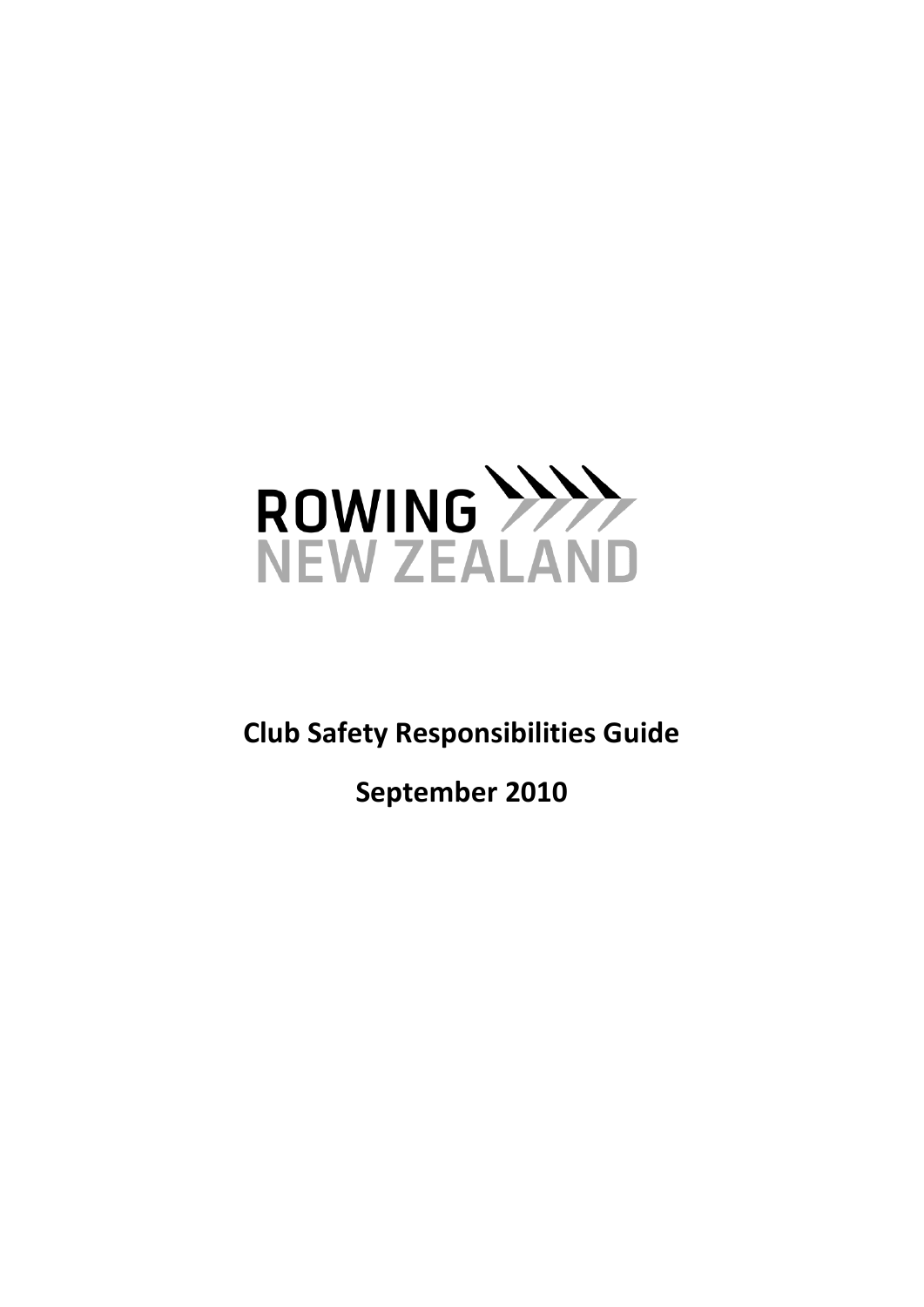# **Contents**

| What are the implications of clubs not following the guidelines and not complying with the act? 11 |  |
|----------------------------------------------------------------------------------------------------|--|
|                                                                                                    |  |
|                                                                                                    |  |
|                                                                                                    |  |
|                                                                                                    |  |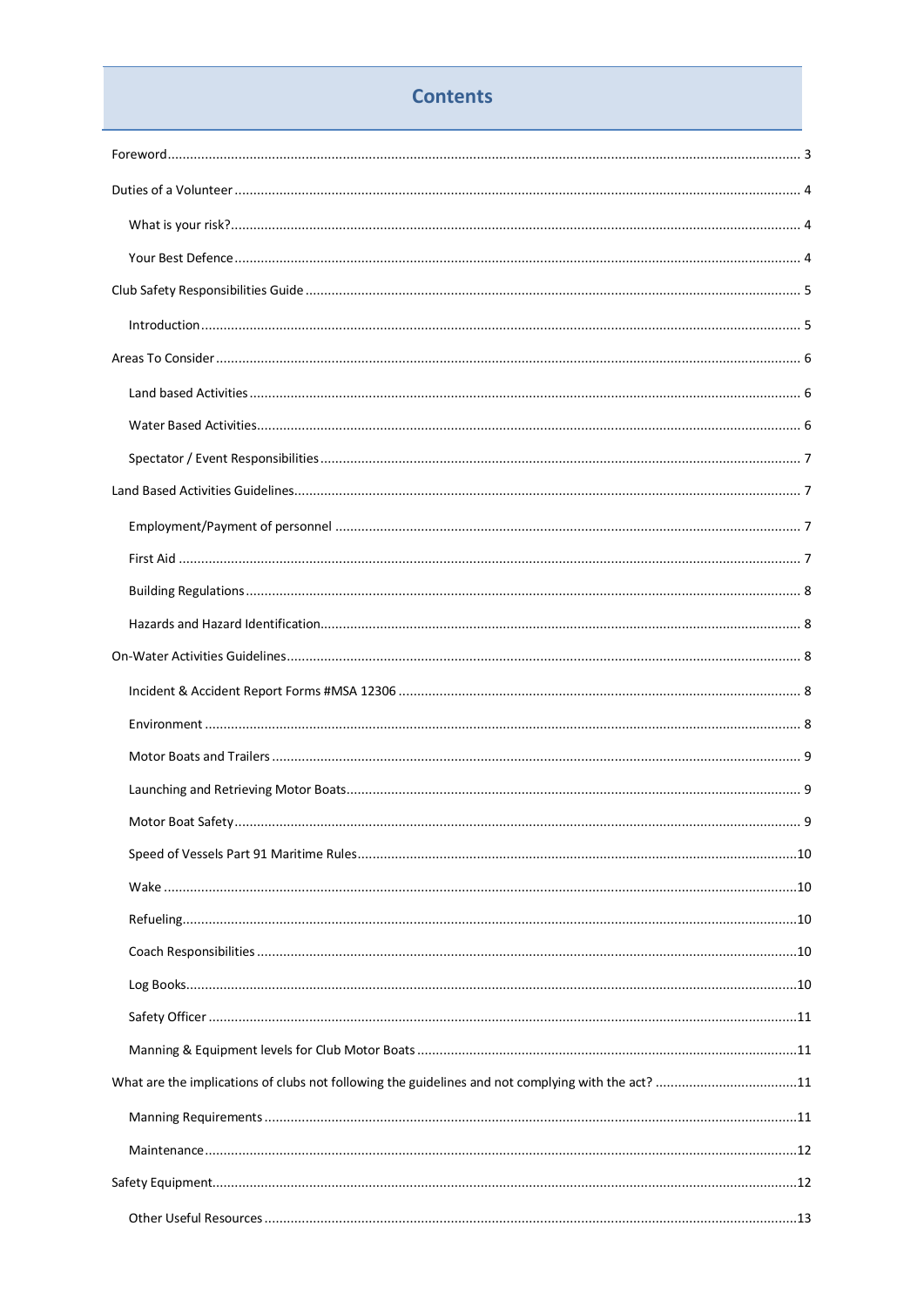### <span id="page-2-0"></span>**FOREWORD**

Most Clubs we believe have instituted some form of Risk Management Plan since the Rowing New Zealand Water Safety Code was published in 2004, whilst the legislation which relates to this topic has not changed it is worthwhile refreshing our information for clubs.

What is new is that Maritime New Zealand requires rowing to properly conform to the rules Under the Maritime Transport Act 1994 which attain to clubs, event organisers, schools and Rowing New Zealand around the use of motor boats and in particular Rules that cover Safe Ship Management, Crewing and Maintenance & Survey.

Maritime New Zealand coordinates Safe Ship Management for organisations and companies throughout New Zealand. All commercial operators of water craft are required to have a safe ship management plan in place.

Volunteer organisations like rowing clubs are **not exempt** from safe ship management unless they negotiate a specific exemption based upon their adaption of good practices.

Under the safe ship management scheme, boat operators must confirm to a rigorous and expensive certification regime unless they can be exempted.

#### **Important Note**

This guide is a summary only and **is not intended as legal advice** to cover all club activities. The guidelines enclosed are offered on a no liability basis and we recommend clubs seek independent advice from legal professionals, local police, Maritime New Zealand and the local Harbour Master with regard to particular events and activities of your club.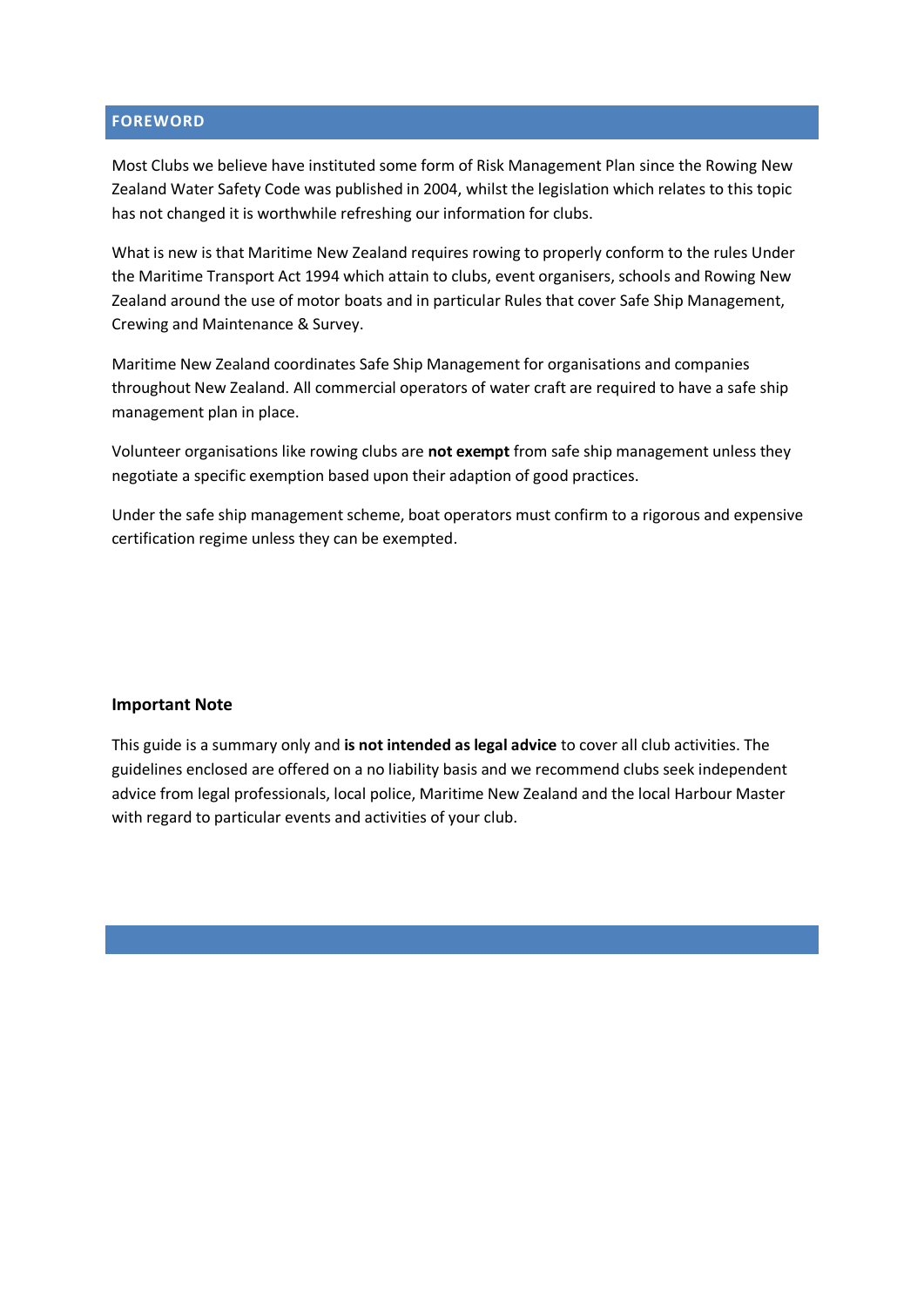## <span id="page-3-0"></span>**DUTIES OF A VOLUNTEER**

 $\cdot \cdot$  The following is a summary of what a breach of Section 65 of the Maritime Transport Act means to Rowing Clubs and their volunteers.

### <span id="page-3-1"></span>WHAT IS YOUR RISK?

Section 65 of the Maritime Transport Act applies to volunteers

Section 65 states that prosecutions can apply even if no accident has occurred. There only has to be the potential and unsafe practices occurring.

Fines for a serious breach can be \$100,000 for a club or \$10,000 for an individual.

The potential of a prosecution is elevated with the involvement of children.

The club will be looked at first; if compliant then the volunteer will then be looked at.

Volunteers have a Duty of Care

Volunteers must take all practicable steps.

Either Maritime NZ or the Police will take the prosecution.

#### <span id="page-3-2"></span>YOUR BEST DEFENCE

Ensure you follow the club's safety management plan.

Ensure you take all practicable steps when it comes to safety.

Be Proactive about safety.

Keep records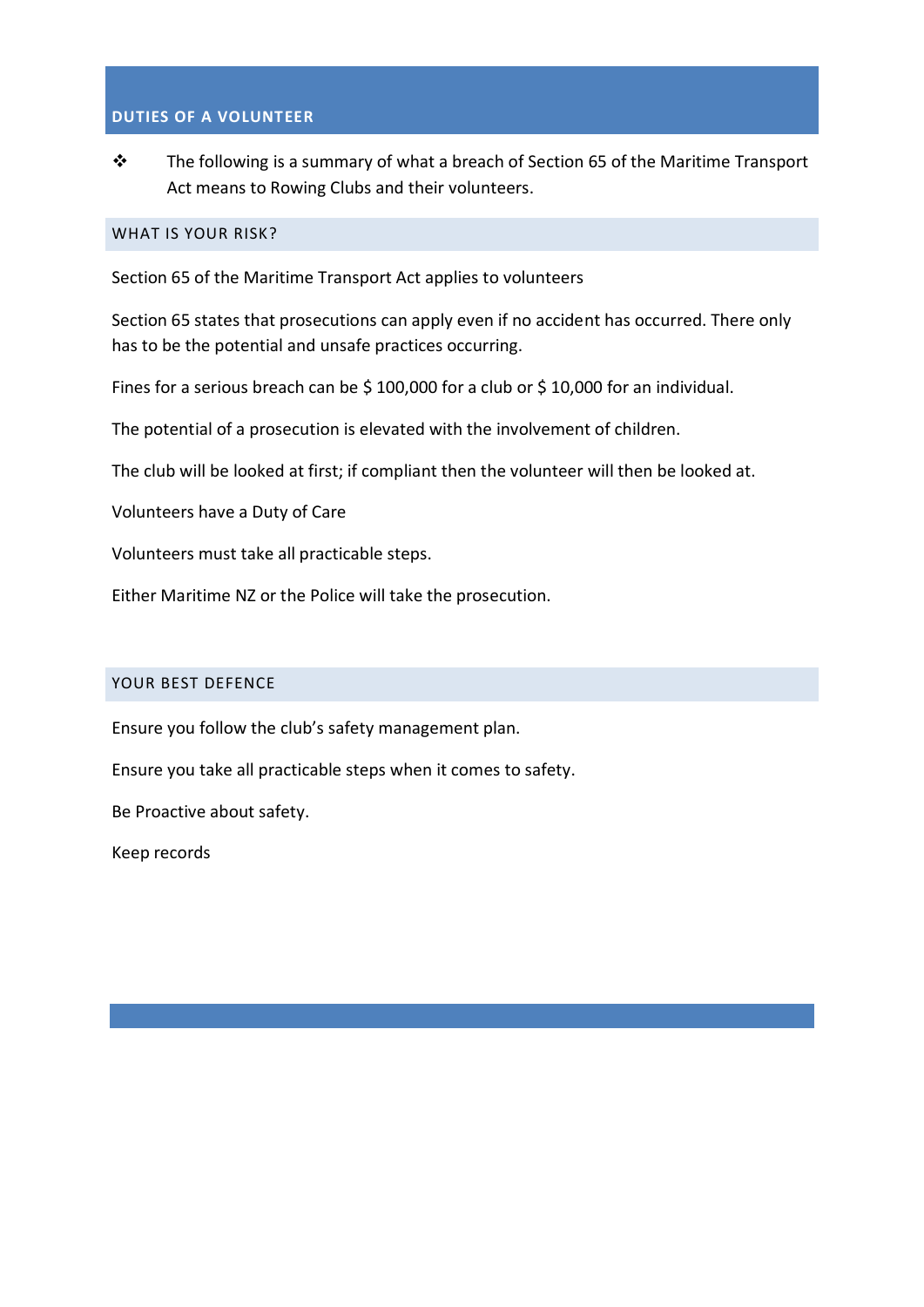#### <span id="page-4-1"></span><span id="page-4-0"></span>INTRODUCTION

Since 2000 from experiences in other sports it is very obvious that when we run events we are responsible to do everything reasonable, to ensure the safety of participants in our events. The litmus test with 20/20 hindsight is have organisers done what participants would reasonably expect them to do.

Obviously what is reasonable for an event in confined waters will differ greatly from those involved in more open water, for this reason it is not possible for Rowing New Zealand to produce an exhaustive checklist to cover every eventuality for your club or your Association that will provide cover for your club and volunteers. Each club or organising authority should take time to prepare written documentation.

The intention is for clubs and their members to do whatever is reasonable to prevent accidents from happening. If an accident still happens and a club can prove that it did everything reasonably possible then it should not be held responsible. In practical and legal terms the word "prove" and "reasonable" are very important. Documentation could turn out to be very important to show that every reasonable attempt was made to foresee such accidents.

The following is a guide as to what should be done both on and off the water, to assist the club, employees, volunteers and the public in general to provide a safe rowing environment. The document also includes a list of other useful resources that can be obtained to assist clubs plan their own safe operating plan.

This document aims to summaries present considerations and obligations clubs have with regard to legislation and liabilities to which we are exposed.

Rowing New Zealand strongly recommends that each club puts in place a list of safety policies and procedures to be followed to assist your club and volunteers provide protection for your volunteers and the participants in events. It may be appropriate to formulate some club rules, separate from the constitution, that relate to safety and that can be changed more easily than the constitution.

#### **Key Recommendations:**

- 1) Each club spends time considering what risks are associated with the events they run. This includes regattas, coaching, training and just rowing and even shore based activities.
- 2) Each club puts in place written documentation regarding safety and safe operating procedures and policy.
- 3) For each type of event (e.g. pre-dawn training) a list of potential hazards is drawn up and procedures to minimize or manage those hazards are developed.
- 4) Clubs regularly review their operating procedures/plans as part of their annual duties.
- **5) All Club boat operators complete the Coastguard Boating Education courses 'Club Safety Boat Operator' and 'Engine Maintenance'**
- 6) All clubs should seek independent advice of legal professionals, local police, and the local Harbourmaster with regard to events and activities of your club.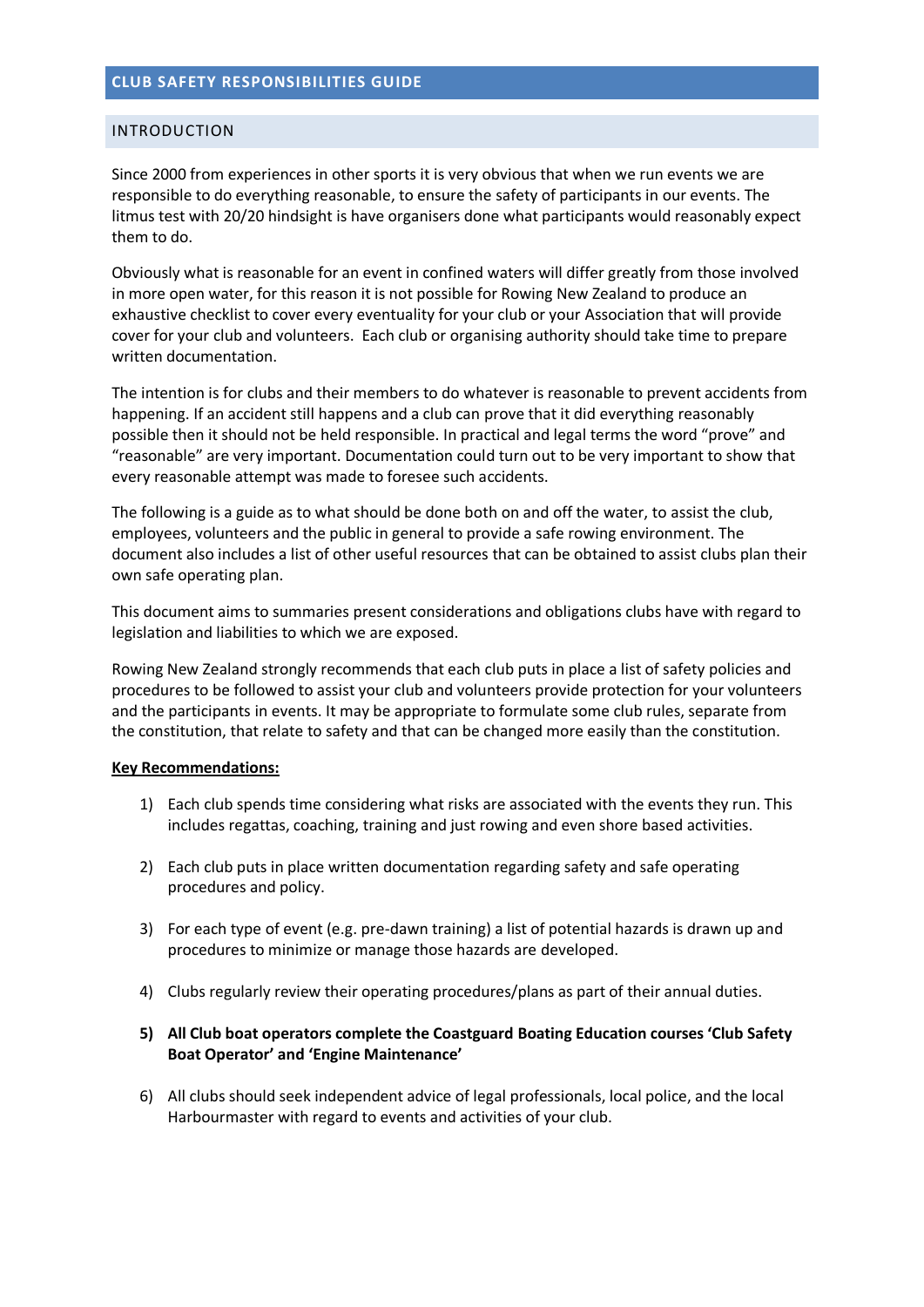## **AREAS TO CONSIDER**

<span id="page-5-0"></span>The following is a list of areas your club should consider when establishing what hazards and risks occur in and around your events.

### <span id="page-5-1"></span>LAND BASED ACTIVITIES

This covers everything from O.S.H requirements for employees and volunteers.

This could include:

- -Shore based Hazards
- -Legal duties in relation to hazard identification
- -Training of Volunteers
- -Building regulations
- -First Aid
- -Liquor Licenses
- -Food storage and preparation
- -Vehicle trailer legal requirements
- -Fuel storage
- -Appointment of a Safety officer

### <span id="page-5-2"></span>WATER BASED ACTIVITIES

This covers anything likely to occur on the water and could include:

- -Racing Rules
- -Safety Briefings
- -Survey requirements
- -Safe Operating Plans
- -Operator Qualifications and Training
- -Maritime Rules and bylaws
- Vessel use Guidelines
- -Log Books
- -Incident and Accident report forms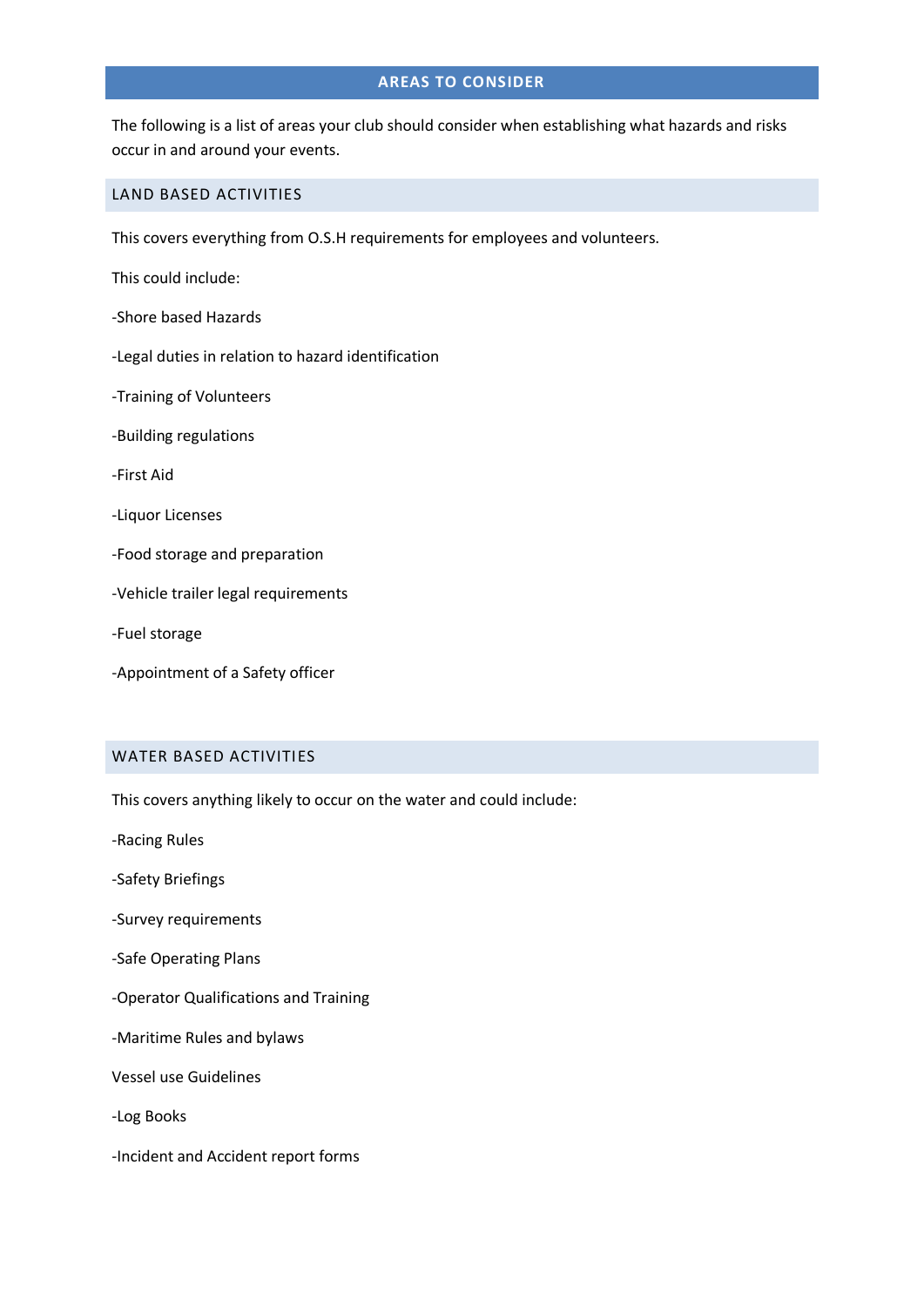#### <span id="page-6-0"></span>SPECTATOR / EVENT RESPONSIBILITIES

These relate to key events as well as events that are likely to attract spectators on or off the water.

- Things to consider include:
- -Risk Assessment requirements
- -Harbour Master approval
- -Event Permits
- -Information Loops and communication plans
- -Safety Support Obligations
- -Legal Responsibilities
- -Public Information

### **LAND BASED ACTIVITIES GUIDELINES**

#### <span id="page-6-2"></span><span id="page-6-1"></span>EMPLOYMENT/PAYMENT OF PERSONNEL

Land based employees are covered by the Health and Safety in Employment Act.

Water based employees and volunteers are covered by the Maritime Transport Act and regional bylaws.

Some of the points mentioned above in the considerations might require expert advice in formulating your rules. In any case all details relating to terms of employment or contracting should be well documented. Clubs involved in the employment or payment of officers or coaches should refer to the Employment Contracts Act to ensure their obligations regarding employment law are met.

We recommend clubs seek professional advice with regard to employment contracts and responsibilities of employers and contracts if you are employing or paying persons at your club for their services.

### <span id="page-6-3"></span>FIRST AID

It is essential that each club has a first aid kit available onshore for accidents occurring in and around the facility. It would also be advisable to have first aid kits on coach boats since they could be deemed to be 'places of work'. It is also advisable that club personnel receive First Aid training so they are able to deal with accidents in or around the facilities.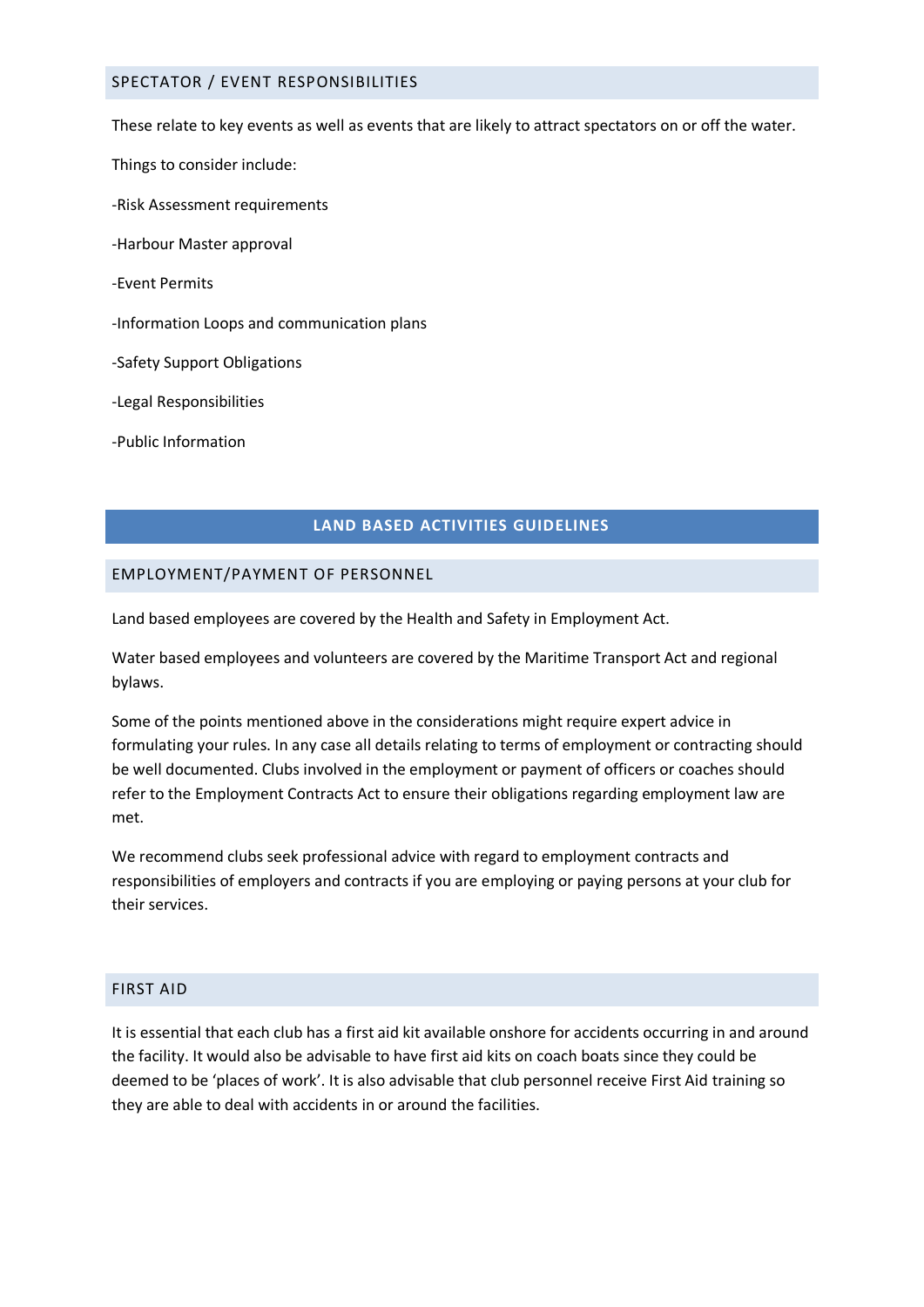### <span id="page-7-0"></span>BUILDING REGULATIONS

The laws that control building construction and maintenance are the Building Act 1991 and the Building Regulations 1992 which include the NZ Building Code. All new buildings built since 1991 must comply with the Act. The Act applies to existing buildings alterations, changes in use, subdivisions, unsafe or unsanitary buildings and the maintenance of key features of existing buildings. For more detail refer to the Building Industry Authority Property Management Guide for club and societies (listed later in the useful resources section)

The resource Management Act or Regional Coastal Plans (administered by Regional Councils) may also affect club facilities and buildings. Rowing NZ recommends clubs seek expert assistance when making alterations to your existing facilities to ensure all relevant consents are obtained.

### <span id="page-7-1"></span>HAZARDS AND HAZARD IDENTIFICATION.

In the case of employees OSH regulations cover legal necessary requirements but the following simple steps should also apply to managing and minimizing hazards in and around your club:

- 1) Identify hazards (potential activities, substances or situations that could cause harm)
- 2) Assess the risk of each hazard. If the risk is significant you should eliminate the hazard or if not practicable isolate the hazard ( for example keeping the motor fuel in a secure and ventilated place). If it cannot be isolated then you must minimize the chance of it causing harm (for example a warning notice for a slippery ramp)
- 3) For all hazards you should keep a record of the hazards and actions taken to manage them by the club.

### **ON-WATER ACTIVITIES GUIDELINES**

<span id="page-7-2"></span>To ensure at least minimal protection for participants and officers all races must be conducted in accordance with the Rowing New Zealand Rules of Racing. The entry form for the event should state that the competitors agree to comply with these rules.

### <span id="page-7-3"></span>INCIDENT & ACCIDENT REPORT FORMS #MSA 12306

These should be readily available from the club house. Likewise safety documents relating to hazards around the club buildings, slippery ramps etc should be available to Members and Volunteers at all times. These should be kept on file by the club.

### <span id="page-7-4"></span>ENVIRONMENT

No Rubbish to be disposed of overboard this needs to be returned to Club house and dealt with appropriately.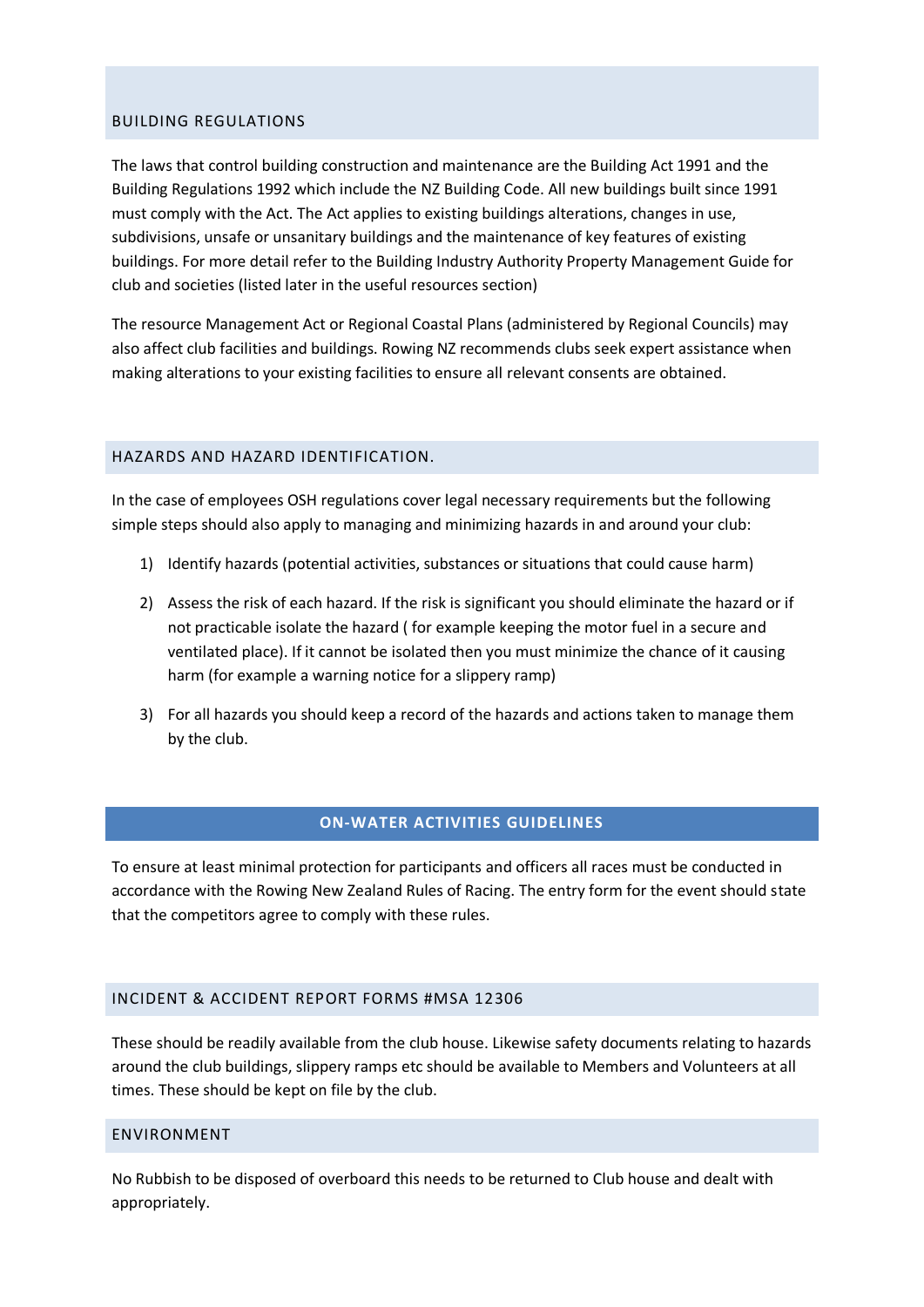#### <span id="page-8-0"></span>MOTOR BOATS AND TRAILERS

A regular maintenance program of all motor boats and trailors should be set up and recorded.

The crews / drivers of these boats/ tow vehicles should have appropriate experience to ensure their safe handling. If not, the club should provide adequate training and supervision.

## **Rowing NZ through the Coastguard Boating Education are introducing the 'Club Safety Boat Operator' course this will be available throughout the country. It is highly recommended that your boat operators attend a course, and a online "Engine Maintenance"**

Contact Rowing NZ for a list of courses.

All coaching and safety boats must carry the safety equipment as prescribed in the Rowing NZ Water Safety Code. A copy is included in this document.

Rowing NZ recommends one coach in a motor boat can supervise a maximum of three rowing skiffs;

See accompanied training 5.6.1 in the Water Safety Code.

#### <span id="page-8-1"></span>LAUNCHING AND RETRIEVING MOTOR BOATS

Each club should adopt a set of guidelines for their motor boats. Things covered in the guidelines should include the following: Check the state of the launch ramp. Prior to launch, check that the bungs are in, check fuel, open tank vent, check that the following items are aboard; lifejacket for each person, boat hook, paddles, first aid kit, kill cord is attached to kill switch, communication device to onshore. Take extra care if the ramp is slippery when putting boat away, wash boat and run engine in freshwater, remove bungs, wash and hang lifejackets.

### <span id="page-8-2"></span>MOTOR BOAT SAFETY

Know the areas you are to work in and ensure those using your boats are familiar with any hazards in the area. Consult a chart if unsure. Wear your lifejacket at all times. Always wear the Kill Switch strap. Safety of rowers is paramount.

An example of guidelines for operators with regard to attending to a situation could be:

Attend to rowers in distress before other duties. If absolutely necessary abandon a rower's boat and get them to shore. Note; a motor boat will drift faster than a capsized skiff, approach from up wind, switch off motor and drift in to rower, or in rough conditions, approach from downwind and take care prop does not endanger rower or skiff. Do not overload at the expense of being able to render assistance. Standing without a secure handgrip is dangerous, particularly during coaching when the driver can increase and decrease boat speed without warning. Do not drive boats into shallow water as sand and rocks can damage props.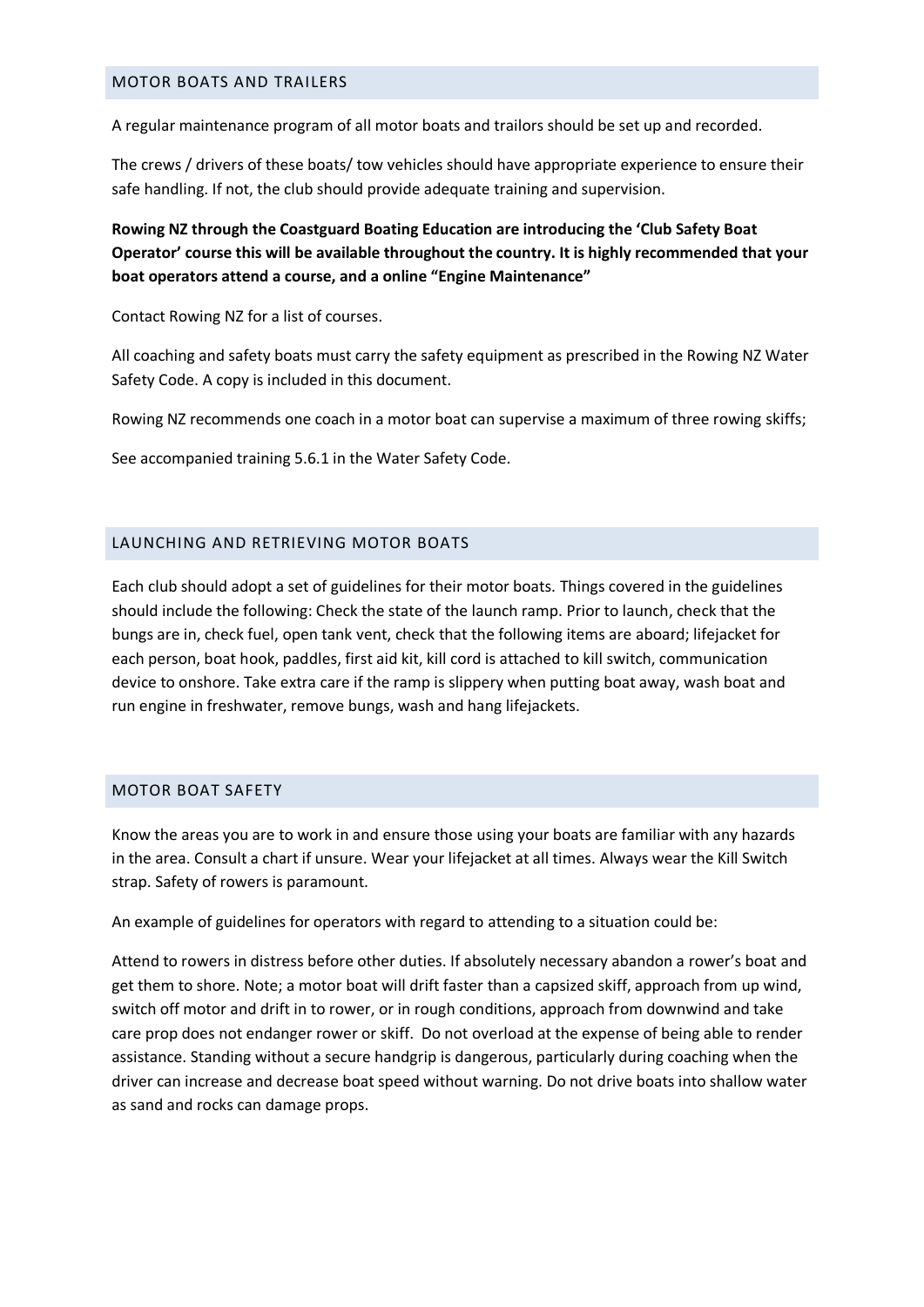#### <span id="page-9-0"></span>SPEED OF VESSELS PART 91 MARITIME RULES

91.6(1) No person may without reasonable excuse propel or navigate a vessel at a speed exceeding 5 knots.

a) Within 50 metres of any other vessel, raft or person in the water

b) Within 200 metres of the shore or any other structure

c) Within 200 metres of any vessel or raft that is flying flag A of the International Code of Signals (Divers Flag)

#### <span id="page-9-1"></span>WAKE

Subject to rule 91.6 every person who propels or navigates a recreational craft must do so at a speed that does not cause its wake to be a hazard to other vessels or persons.

#### <span id="page-9-2"></span>REFUELING

Refueling on the water should be avoided if possible. In the event that this happens a rag to clean up spills must be present.

Commonsense must prevail when dealing with fuel & fuel tanks, e.g. No Smoking. Checking Fuel tanks before leaving Club House.

#### <span id="page-9-3"></span>COACH RESPONSIBILITIES

It would be necessary for the club to advise the coach of their safety procedures and to make sure they abide by them, since they are acting under the clubs instructions and carry the club's responsibility. The responsibility of coaches with regard to safety is as per the club authority with regard to managing hazards for their students.

### <span id="page-9-4"></span>LOG BOOKS

A log book should be kept for each motor vessel. See under Maintenance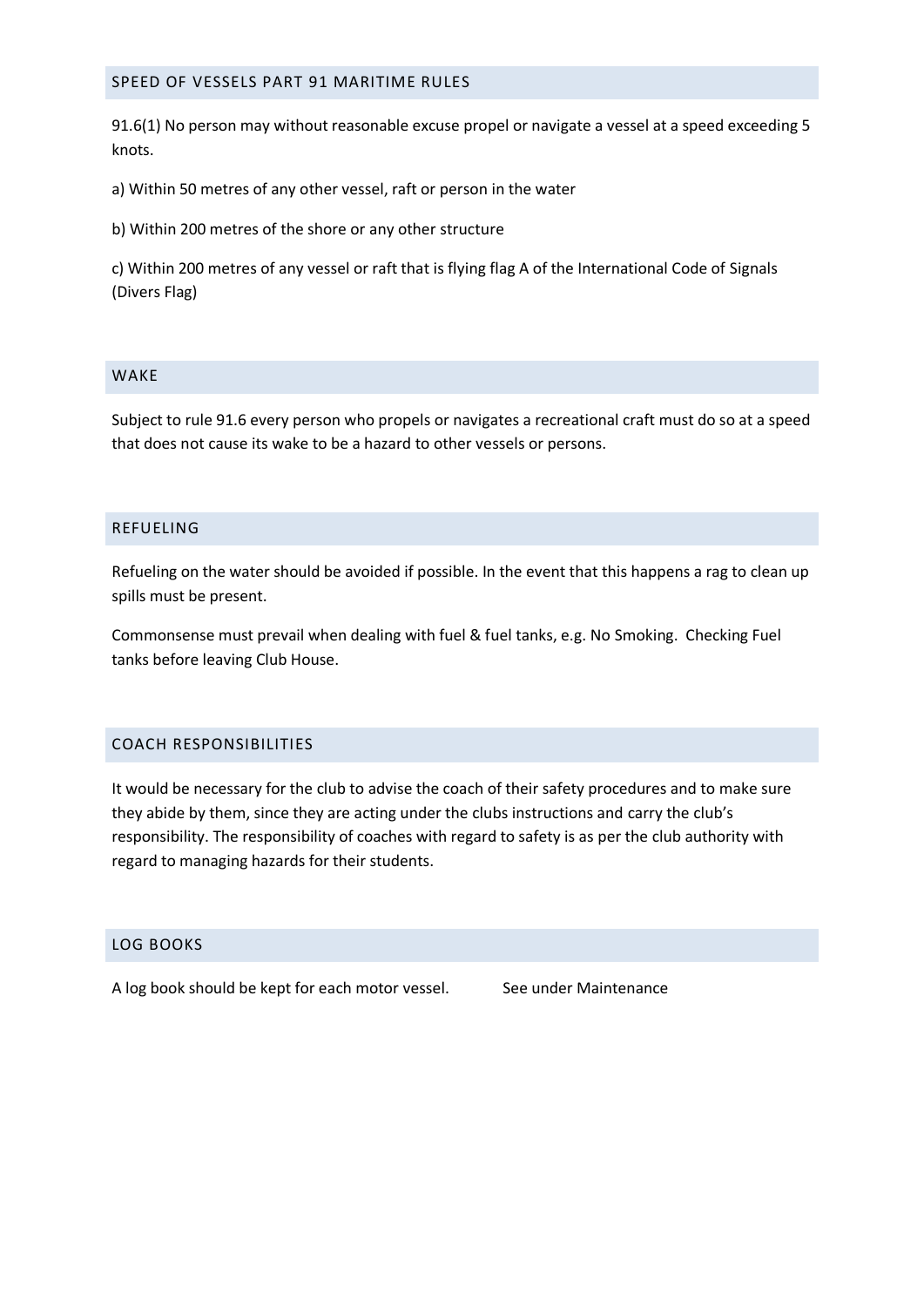### <span id="page-10-0"></span>SAFETY OFFICER

Every rowing club must appoint a Safety Officer and notify such person to Rowing NZ. The officer should be someone who is well versed in on the water activities and the maintenance of boats and motors or can observe any work done. This person should take responsibility for regularly checking compliance with safety rules, policies and plans adopted by the club as well as making recommendations for the safety of club personnel and participants.

### <span id="page-10-1"></span>MANNING & EQUIPMENT LEVELS FOR CLUB MOTOR BOATS

Rowing New Zealand Recommended Guidelines

Compliance with the requirements of the Maritime Transport Act 1994 is the responsibility of individual Clubs. Rowing New Zealand strongly urge Club Safety Officers to follow these recommended safety and maintenance procedures for all motor boats.

The onus is on the owner of the boat (i.e. the club) to provide safety equipment and training and the skipper to ensure that the equipment is all aboard each time the boat is used.

## <span id="page-10-2"></span>**WHAT ARE THE IMPLICATIONS OF CLUBS NOT FOLLOWING THE GUIDELINES AND NOT COMPLYING WITH THE ACT?**

In the event of an accident or incident involving club motor and where a club has not followed the recommended guidelines, the club risks penalties of up to \$ 10,000 and it may also affect insurance.

Maritime Transport Act, section 65: "Every person commits an offence that causes or permits any ship to be operated in a manner which causes unnecessary danger or risk to any other person or property irrespective of whether or not in fact any injury or damage occurs."

Maritime Transport Act, section 19: "The Master of a ship shall be responsible for the safe operation of the ship and the safety of all passengers and crew."

NB: " Ship" includes all boats regardless of size.

#### <span id="page-10-3"></span>MANNING REQUIREMENTS

It is recommended the boat operators have the appropriate first aid skills for the activity they are undertaking. They should have knowledge of the collision prevention rules, appropriate rescue and recovery techniques, danger of overloading, local conditions and hazards,

This should involve training, practical demonstration of ability and /or formal qualification through the Coastguard Boating Education 'Club Safety Boat Operator' course.

Coastguard Education can be contacted on 0800 40 80 90 or via their web site [www.cbes.org.nz](http://www.cbes.org.nz/)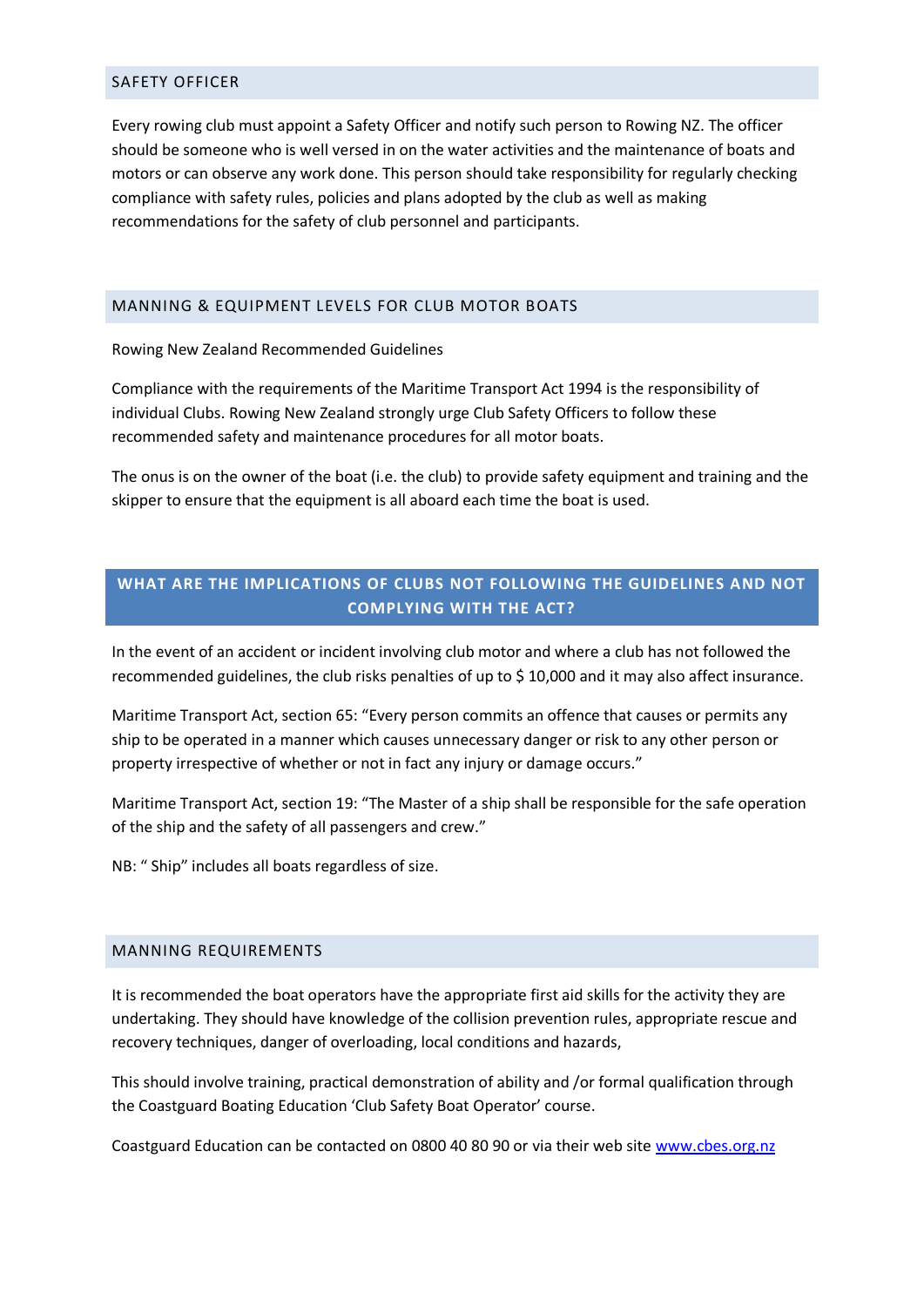#### <span id="page-11-0"></span>MAINTENANCE

Clubs are required to keep a maintenance log for motor boats. A simple notebook with appropriate entries should be adequate.

An entry should be made in the logbook every time each motor boat is checked, or a defect becomes apparent. It is important to include the date and name of the person making the entry.

In the case of a accident or incident, the ability to produce such a record may be the only acceptable means of demonstrating the club is operating in accordance with MSA requirements.

In the event of a more serious incident, clubs are advised to complete a "Pleasure boat Accident or Incident Report Form"(MSA 12306)

**Rowing New Zealand recommends that all club boat operators complete the Coastguard Boating Education Home study course 'Outboard Engine Maintenance Course' which covers outboard care and trouble-shooting.**

Coastguard Education can be contacted on 0800 40 80 90 or via their web site [www.cbes.org.nz](http://www.cbes.org.nz/)

### **SAFETY EQUIPMENT**

<span id="page-11-1"></span>As stated in the Rowing New Zealand Water Safety Code but worth repeating here

"All coaching boats and safety boats shall carry the following safety aids:

- A bailer, and, for inflatable's rubber dinghies, a suitable inflation pump and a spare inflation valve.
- A sound signaling warning device, capable of attracting attention over at least 200 metres. e.g. Air horn or whistle.
- A grab line at least 15 metres long with a large knot tied in one end to assist throwing (ideally a purpose made rescue/heaving line-'throw bag')
- Sufficient approved Buoyancy aids or 'PFDs' for the biggest boat they are coaching

(8 max)

- A basic first aid (contents recorded and checked before going out).
- A sharp knife in carrying sheath.
- A paddle
- Simple handholds fixed to the side of the launch to give help to any person or persons being rescued.
- Engine cut-out lanyard device, accessible to the driver at all times.
- Anchor and line.
- If more than 500 metres from the nearest shore a red hand flare shall be carried.
- A hand Torch